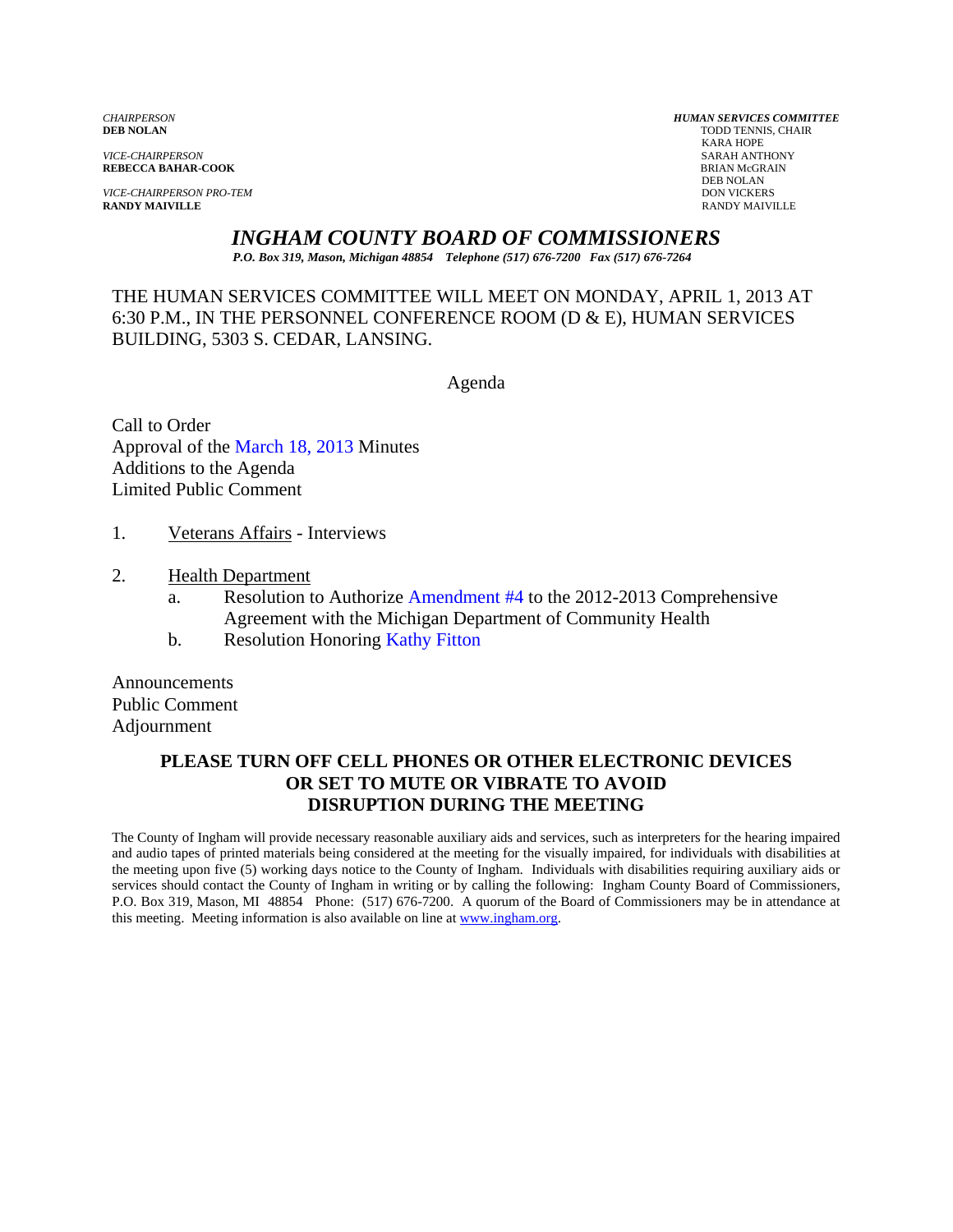#### HUMAN SERVICES COMMITTEE March 18, 2013 **Minutes**

<span id="page-1-0"></span>

| <b>Members Present:</b> | Todd Tennis, Kara Hope, Sarah Anthony, Deb Nolan and Randy Maiville                     |
|-------------------------|-----------------------------------------------------------------------------------------|
| <b>Members Absent:</b>  | Brian McGrain and Don Vickers                                                           |
| <b>Others Present:</b>  | Jared Cypher, Chuck Gray, Rick Terrill, Barb Mastin, Renee Branch-<br>Canady and others |

The meeting was called to order by Chairperson Tennis at 6:30 p.m. in the Personnel Conference Room "D & E" of the Human Services Building, 5303 S. Cedar Street, Lansing.

Approval of the March 4, 2013 Minutes The March 4, 2013 Minutes were approved as submitted.

Additions to the Agenda None.

Limited Public Comment None.

MOVED BY COMM. MAIVILLE, SUPPORTED BY COMM. NOLAN, TO APPROVE A CONSENT AGENDA FOR THE FOLLOWING ITEMS:

- 2. Health Department
	- a. Resolution in Support of Breastfeeding in County Buildings and Property
	- c. Resolution to Authorize an Agreement with Eaton Intermediate School District to Prevent and Reduce Tobacco Use and Alcohol Abuse in Ingham County
	- d. Resolution to Extend the Agreement with Edward W. Sparrow Hospital Association for Physician Services for Women's Health Services and Create a Special Part-Time Medical Director Position
	- e. Resolution to Authorize Amendment #3 to the 2012-2013 Comprehensive Agreement with the Michigan Department of Community Health

MOTION CARRIED UNANIMOUSLY. Absent: Comm. McGrain and Comm. Vickers

MOVED BY COMM. MAIVILLE, SUPPORTED BY COMM. NOLAN, TO APPROVE THE ITEMS ON THE CONSENT AGENDA.

MOTION CARRIED UNANIMOUSLY. Absent: Comm. McGrain and Comm. Vickers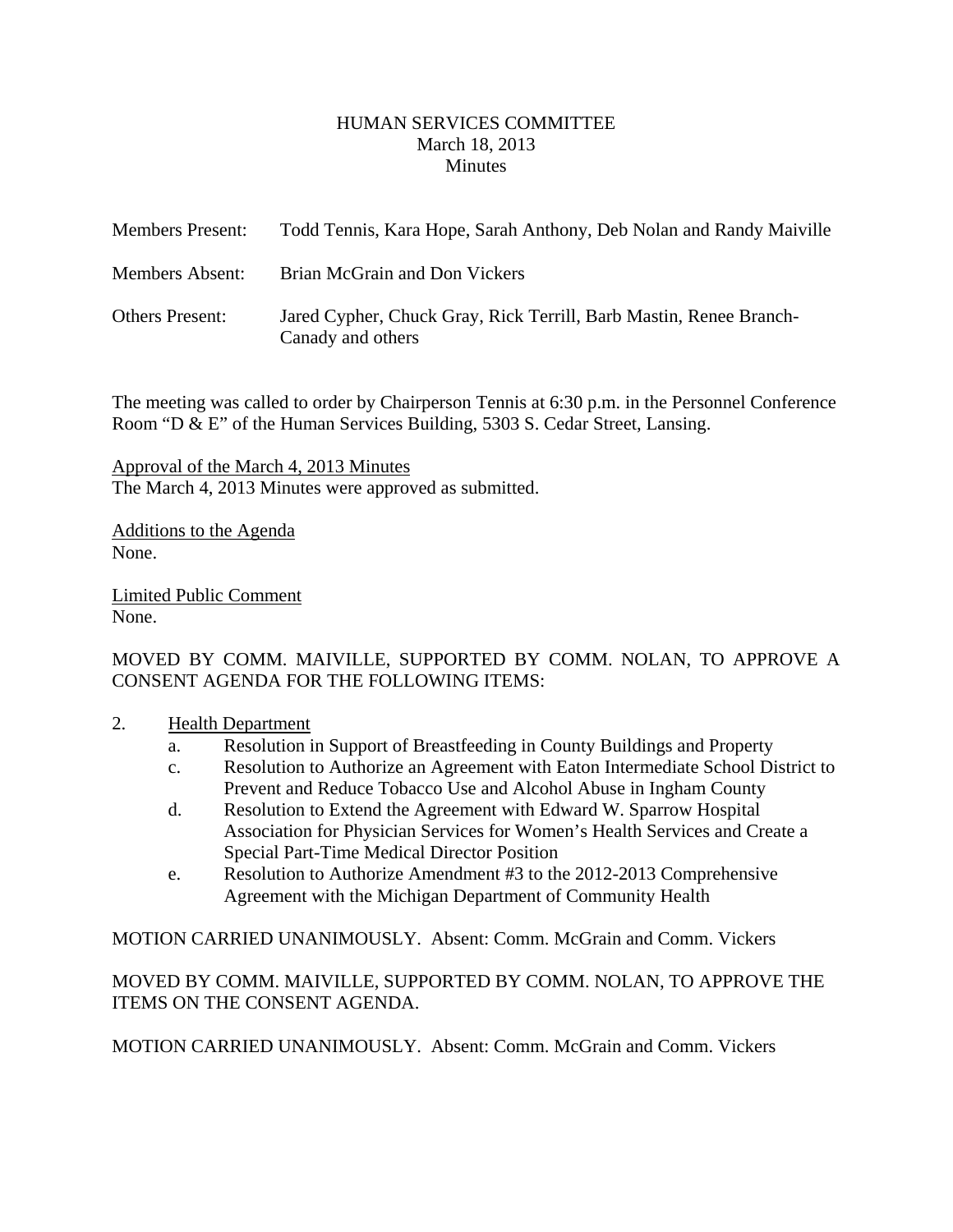1. Facilities - Resolution Authorizing Entering into a Contract with L.J. Trumble Builders, LLC to Provide General Contracting Services for Renovations at the Ingham County Willow Health Center

MOVED BY COMM. NOLAN, SUPPORTED BY COMM. MAIVILLE, TO APPROVE THE RESOLUTION AUTHORIZING ENTERING INTO A CONTRACT WITH L.J. TRUMBLE BUILDERS, LLC TO PROVIDE GENERAL CONTRACTING SERVICES FOR RENOVATIONS AT THE INGHAM COUNTY WILLOW HEALTH CENTER.

The Committee discussed long term leases versus owning, restructuring of space, availability of Land Bank properties and the requirements of the School Based Health Center Capital Grant. The Committee asked if a grant extension is possible. Dr. Branch Canady stated she will look into an extension. Mr. Terrill noted that a two week delay of the project without an extension would not leave enough time to meet invoice submission deadline and as a result the project would not be possible.

The Committee asked Dr. Branch Canady to provide the Committee with information regarding the restructuring of buildings specifically those closing and/or consolidation of facilities including where they will be moving. Chairperson Tennis asked for a projected timeline as well. Dr. Branch Canady agreed to provide a tentative plan in two weeks. Comm. Nolan asked that the tentative plan include a projected finalization date.

The Committee discussed the County's project labor agreement (PLA) policy then asked if this project is following the policy including prevailing wages. Mr. Terrill stated he will bring this to the attention of the Controller's office and will respond to the Committee's concerns.

Comm. Nolan questioned the status of the Volunteers of America (VOA) and Sparrow sharing space. Dr. Branch Canady stated she and Ms. Brinson met with representatives from Sparrow last week. She then shared the logistical and philosophical challenges noting the primarily challenges are the cost of electronic medical records and deciding whose patients are they. She described the Health Department's partnership with Sparrow, sub-contracting with VOA and Health Department priorities.

MOVED BY COMM. NOLAN, SUPPORTED BY COMM. ANTHONY TO TABLE THE RESOLUTION.

MOTION, TO TABLE, CARRIED UNANIMOUSLY. Absent: Comm. McGrain and Comm. Vickers

- 2. Health Department
	- b. Resolution Authorizing Contracts to Distribute County Urban Redevelopment Funds

MOVED BY COMM. MAIVILLE, SUPPORTED BY COMM. NOLAN, TO APPROVE THE RESOLUTION AUTHORIZING CONTRACTS TO DISTRIBUTE COUNTY URBAN REDEVELOPMENT FUNDS.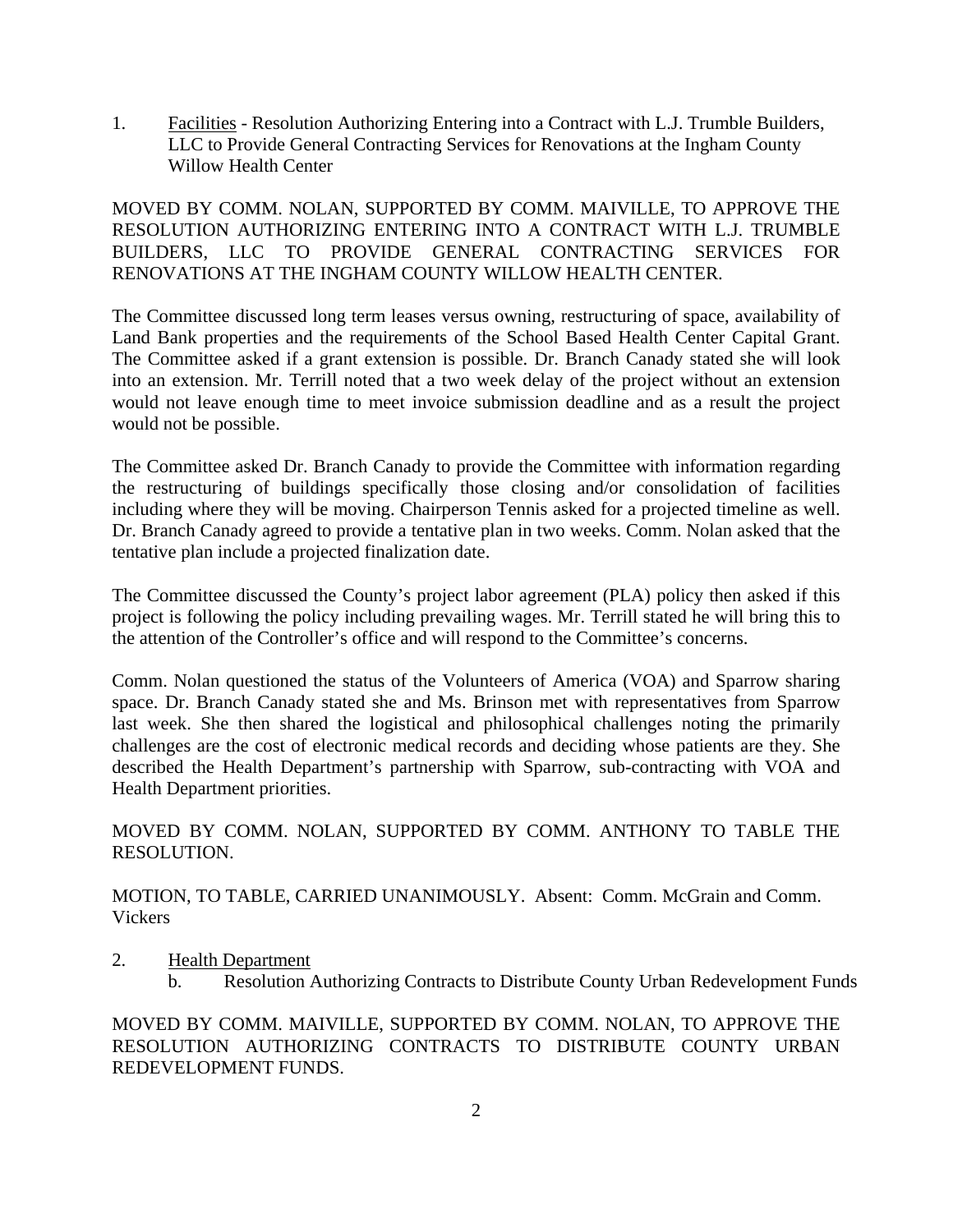MOVED BY COMM. NOLAN, SUPPORTED BY COMM. ANTHONY, TO AMEND THE RESOLUTION CHANGING \$30,000 TO \$32,000 IN THE 4TH WHEREAS, AND AS FOLLOWS:

WHEREAS, in 2013 \$30,000 \$32,000 was allocated via a competitive RFP process, overseen by the Investors Steering Committee of the Power of We Consortium to Cristo Rey Community Center's TECH en La Casa program in the amount of \$12,000 and to Planned Parenthood Mid and South Michigan in the amount of \$20,000; and

MOTION CARRIED UNANIMOUSLY. Absent: Comm. McGrain and Comm. Vickers

MOTION TO APPROVE THE RESOLUTION, AS AMENDED, CARRIED UNANIMOUSLY. Absent: Comm. McGrain and Comm. Vickers

3. Board Referral - Letter from State Representative Andy Schor Regarding Governor Snyder's Signed Executive Order 2013-12, which Created the Michigan Veterans Affairs Agency within the Department of Military & Veteran Affairs

The Board Referral was received and placed on file.

The Committee requested Mr. Cypher communicate with Mr. Marwede to see if this action will have any impact on the millage or staffing. The Committee briefly highlighted the meeting conversation with Mr. Marwede earlier in the year.

Comm. Nolan informed the Committee that she asked Representative Schor to look at amending the current Veteran's law that states in order to be on the Veteran Affairs Board you have to be recommended by a Veteran's Organization.

Announcements None.

Public Comment None.

The meeting adjourned at approximately 7:04 p. m.

Respectfully submitted,

Julie Buckmaster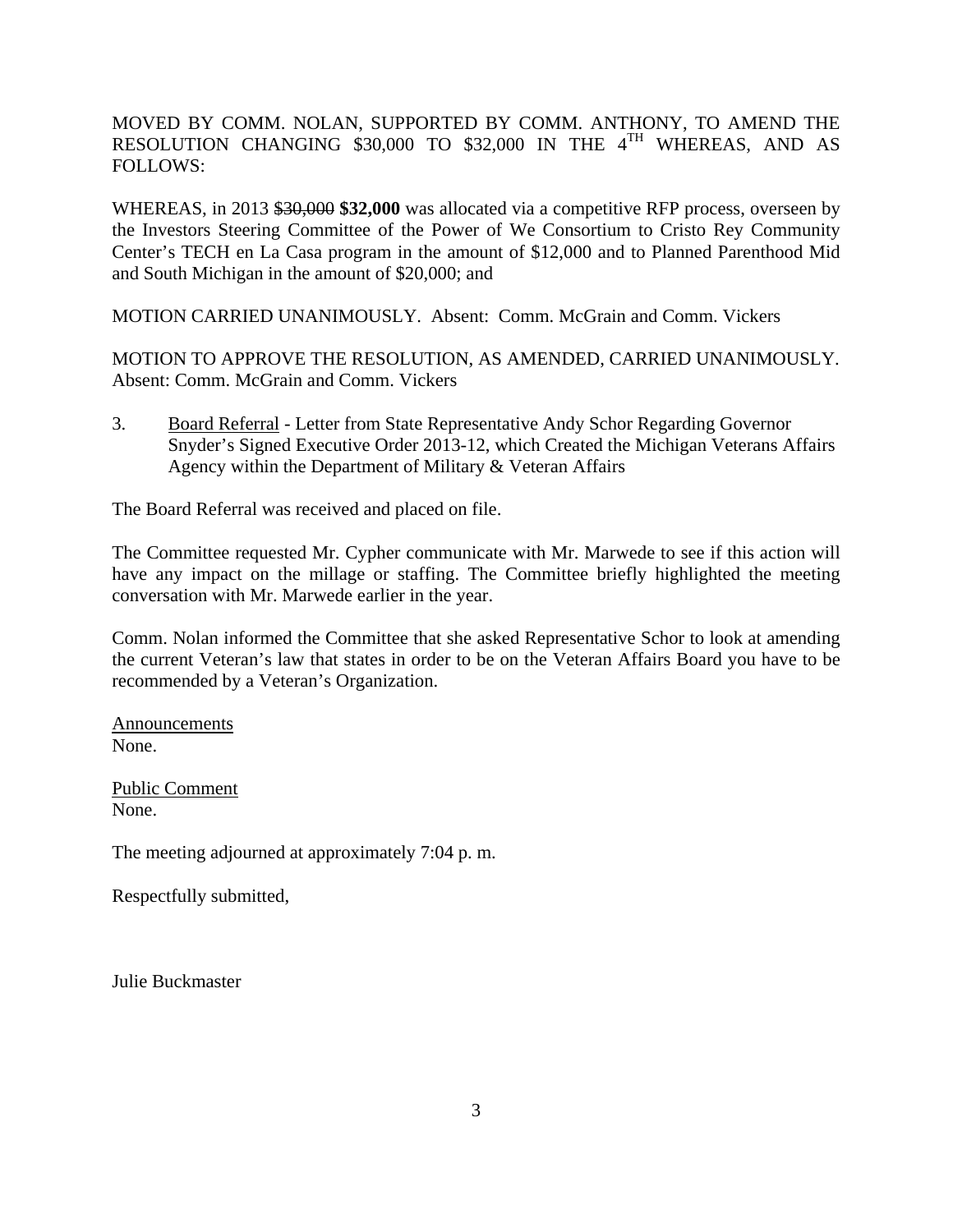# **APRIL 1, 2013 HUMAN SERVICES AGENDA STAFF REVIEW SUMMARY**

#### **ACTION ITEMS:**

#### **The Assistant Deputy Controller is recommending approval of the following resolutions:**

#### *2. Health Department*

*a. Resolution to Authorize Amendment #4 to the 2012-2013 Comprehensive Agreement with the Michigan Department of Community Health* 

This resolution authorizes amendment #4 of the 2012-2013 Comprehensive Agreement with the Michigan Department of Community Health (MDCH). The Comprehensive Agreement is regularly amended to adjust funding levels and clarify terms and conditions. Amendment #3 will increase the budget for Comprehensive Local Health Services from \$5,291,821 to \$5,300,634, an increase of \$8,813. The Amendment makes the following specific changes in the budget:

- 1. TB Control Directly Observed Therapy, an increase of \$1,550 to \$24,695.
- 2. Local Health Department SNAP ED, an decrease of \$2,737 to \$23,739.
- 3. Maternal Infant Early Childhood Home Visiting Quality Improvement Collaborative, \$10,000.

Regarding Item 3, the State is providing funds to support the staff costs to participate in the State's improvement processes related to the implementation of Michigan's Maternal Infant Early Childhood Home Visiting program model.

#### **OTHER ITEMS:**

*2. Health Department b. Resolution Honoring Kathy Fitton*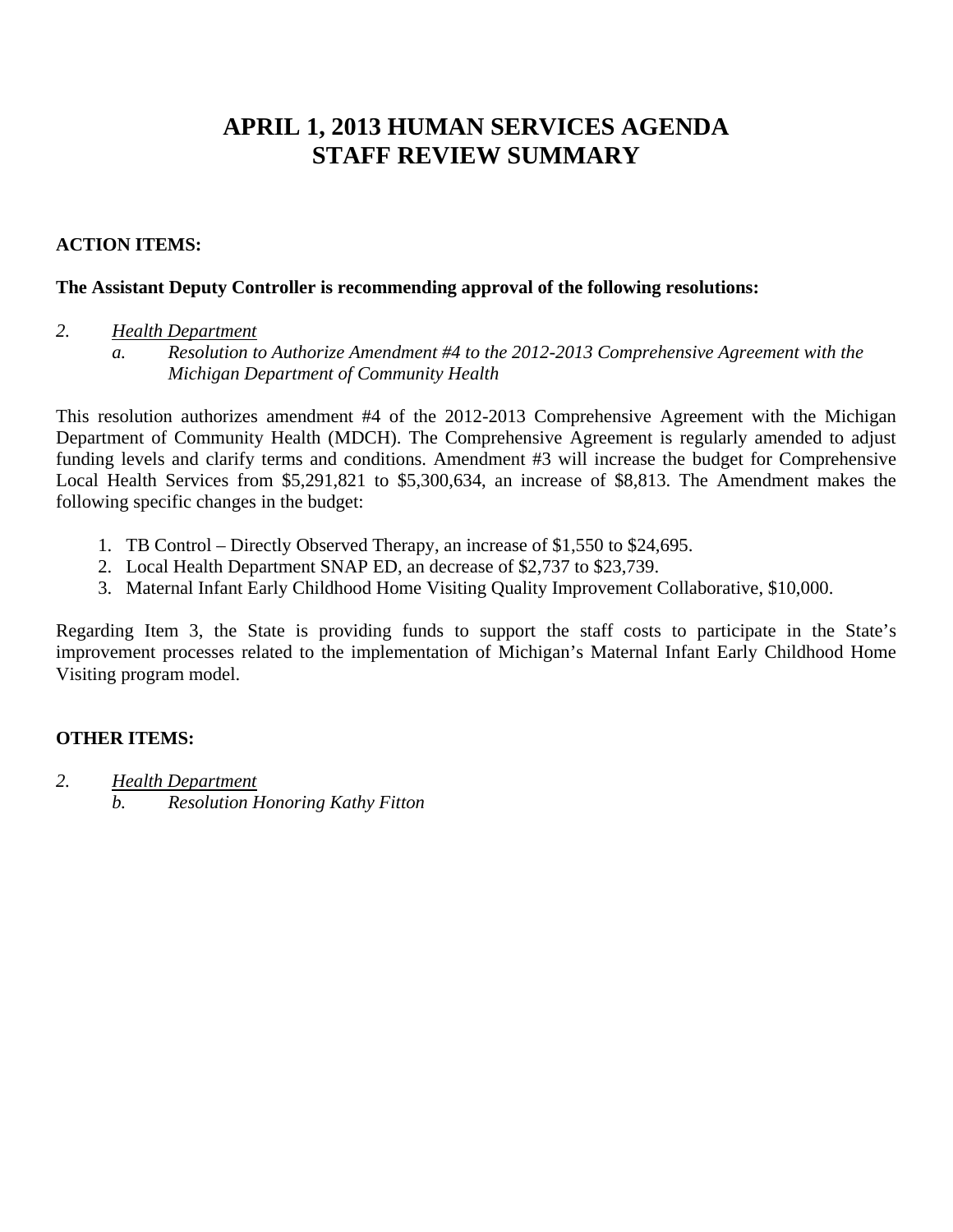# **MEMORANDUM**

<span id="page-5-0"></span>

| TO: | Human Services Committee |
|-----|--------------------------|
|     | <b>Finance Committee</b> |

- **FROM**: Renée Branch Canady, PhD, MPA, Health Officer
- **DATE:** March 22, 2013
- **RE:** Resolution to Authorize Amendment #4 to the 2012-2013 Comprehensive Agreement with the Michigan Department of Community Health

This is a recommendation to authorize Amendment #4 of the 2012-2013 Comprehensive Agreement with the Michigan Department of Community Health (MDCH). The Comprehensive Agreement is the annual process whereby the MDCH transmits State and Federal funds to Ingham County to support public health programs. The Comprehensive Agreement establishes the funding levels and the terms and conditions under which the funds are disbursed. The Board of Commissioners authorized the 2012-2013 Agreement in Resolution #12-311 and authorized amendment # 1 in Resolution #13-20, and authorized Amendment #2 in Resolution #13-52. Amendment #3 is anticipated to be approved at the March 26 Board of Commissioner meeting.

The Comprehensive Agreement is regularly amended to adjust funding levels and clarify terms and conditions. Amendment #3 will increase the budget for Comprehensive Local Health Services from \$5,291,821 to \$5,300,634, an increase of \$8,813. The Amendment makes the following specific changes in the budget:

- 1. TB Control Directly Observed Therapy, an increase of \$1,550 to \$24,695.
- 2. Local Health Department SNAP ED, an decrease of \$2,737 to \$23,739.
- 3. Maternal Infant Early Childhood Home Visiting Quality Improvement Collaborative, \$10,000.

Regarding Item 3, the State is providing funds to support the staff costs to participate in the State's improvement processes related to the implementation of Michigan's Maternal Infant Early Childhood Home Visiting program model.

I recommend that the Board of Commissioners adopt the attached resolution.

c: John Jacobs w/attachment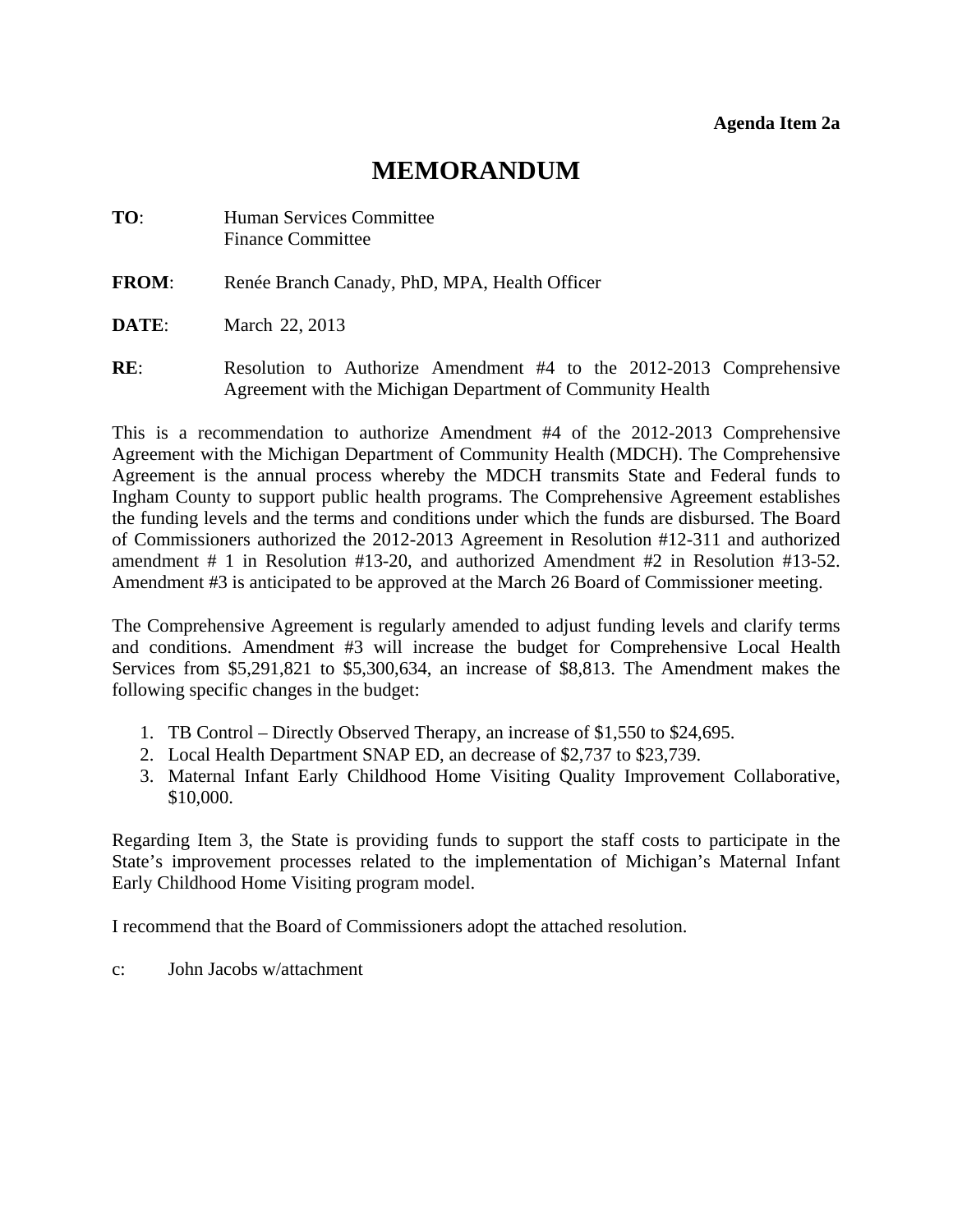Introduced by the Human Services and Finance Committees of the:

## INGHAM COUNTY BOARD OF COMMISSIONERS

#### **RESOLUTION TO AUTHORIZE AMENDMENT #4 TO THE 2012-2013 COMPREHENSIVE AGREEMENT WITH THE MICHIGAN DEPARTMENT OF COMMUNITY HEALTH**

WHEREAS, the responsibility for protecting the health of the public is a shared responsibility between the State and County governments in Michigan; and

WHEREAS, the Michigan Department of Community Health (MDCH) and local health departments enter into contracts to clarify the role and responsibility of each party in protecting public health; and

WHEREAS, the MDCH and Ingham County have entered into a 2012-2013 Agreement for the delivery of public health services under the Comprehensive Agreement process as authorized by Resolution #12-311 and amended in subsequent resolutions; and

WHEREAS, the MDCH has proposed an amendment to the current Agreement to adjust grant funding levels and clarify Agreement procedures; and

WHEREAS, the Health Officer has recommended that the Board of Commissioners authorize the Amendment.

THEREFORE BE IT RESOLVED, that the Ingham County Board of Commissioners authorizes Amendment #4 to the 2012-2013 Comprehensive Agreement with the Michigan Department of Community Health (MDCH).

BE IT FURTHER RESOLVED, that the total amount of CPBC funding shall increase from \$5,291,821 to \$5,300,634, an increase of \$8,813.

BE IT FURTHER RESOLVED, that the increase consists of the following specific changes to program budgets:

- 1. TB Control Directly Observed Therapy, an increase of \$1,550 to \$24,695.
- 2. Local Health Department SNAP ED, a decrease of \$2,737 to \$23,739.
- 3. Maternal Infant Early Childhood Home Visiting Quality Improvement Collaborative, \$10,000.

BE IT FURTHER RESOLVED, that the Health Officer, Renee Branch Canady, PhD, MPA, and John Jacobs, Chief Financial Officer of the Health Department, are authorized to submit Amendment #4 of the 2012-2013 CPBC grant documents electronically through the Mi-E Grants system after approval as to form by the County Attorney.

BE IT FURTHER RESOLVED, that the Controller/Administrator is authorized to amend the Health Department's 2013 Budget in order to implement this resolution.